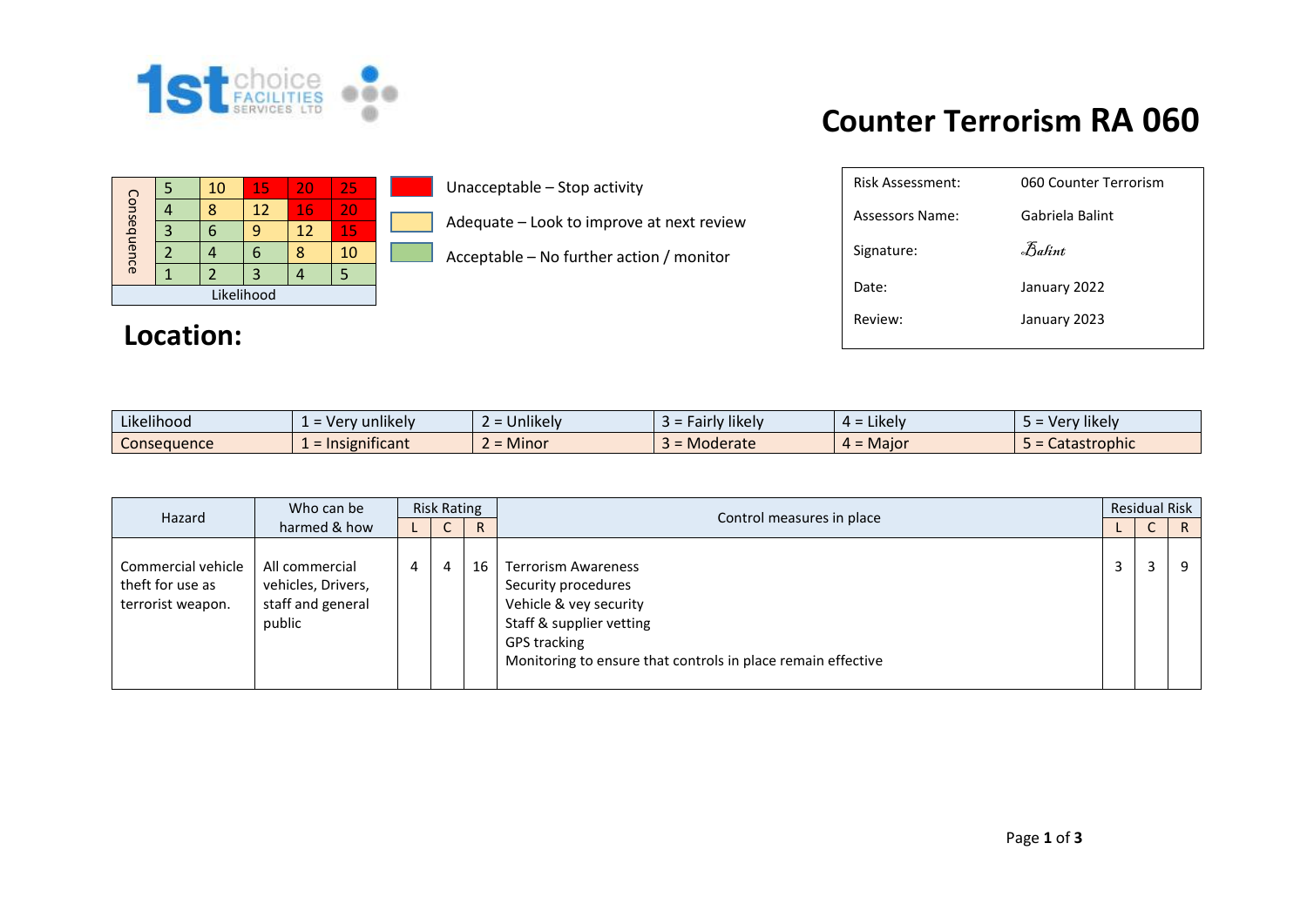

# **Counter Terrorism RA 060**

| Hazard                                               | Who can be                                                          | <b>Risk Rating</b> |              |              |                                                                                                                                                                                                              |  | <b>Residual Risk</b> |    |  |
|------------------------------------------------------|---------------------------------------------------------------------|--------------------|--------------|--------------|--------------------------------------------------------------------------------------------------------------------------------------------------------------------------------------------------------------|--|----------------------|----|--|
|                                                      | harmed & how                                                        |                    | $\mathsf{C}$ | $\mathsf{R}$ |                                                                                                                                                                                                              |  | $\mathsf{C}$         | R  |  |
| Smuggling of<br>terrorist equipment<br>in shipments. | All commercial<br>vehicles, Drivers,<br>staff and general<br>public | 5                  | 4            | 20           | Control measures in place<br><b>Terrorism Awareness</b><br>Security procedures<br>Vehicle checks<br>Key security<br>Staff & supplier vetting<br>Monitoring to ensure that controls in place remain effective |  | 4                    | 16 |  |

| Hazard                                                                        | Who can be                                    | <b>Risk Rating</b> |                |              |                                                                                                                                                                                 | <b>Residual Risk</b> |              |              |  |
|-------------------------------------------------------------------------------|-----------------------------------------------|--------------------|----------------|--------------|---------------------------------------------------------------------------------------------------------------------------------------------------------------------------------|----------------------|--------------|--------------|--|
|                                                                               | harmed & how                                  |                    | Ċ.             | $\mathsf{R}$ |                                                                                                                                                                                 |                      | $\mathsf{C}$ | $\mathsf{R}$ |  |
| I.T infrastructure<br>hack, security<br>breach, theft of<br>confidential data | <b>Staff &amp; Customers</b><br>personal data | 4                  | $\overline{4}$ | 16           | Control measures in place<br>Firewall<br>Security procedures<br>Access controls<br>Business continuity planning<br>Monitoring to ensure that controls in place remain effective |                      | 2            | 6            |  |